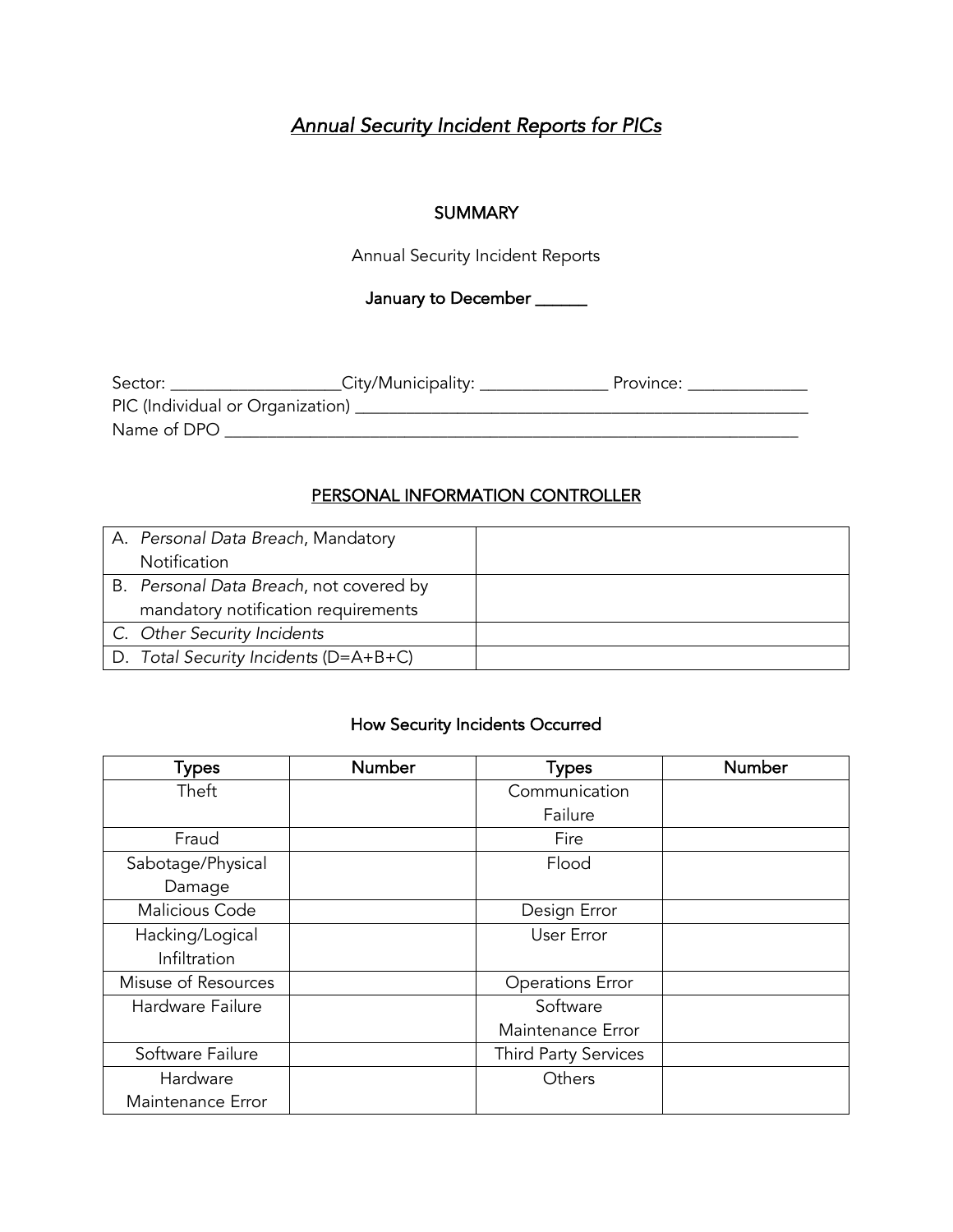## Personal Data Breaches

|                       | Confidentiality | Integrity | Availability |
|-----------------------|-----------------|-----------|--------------|
| Mandatory             |                 |           |              |
| Notification Required |                 |           |              |
| Mandatory             |                 |           |              |
| Notification Not      |                 |           |              |
| Required              |                 |           |              |

| PRFPARFDBY:         | $F-MAll:$     |
|---------------------|---------------|
| <b>DESIGNATION:</b> | CONTACT NO .: |
| DATE :              |               |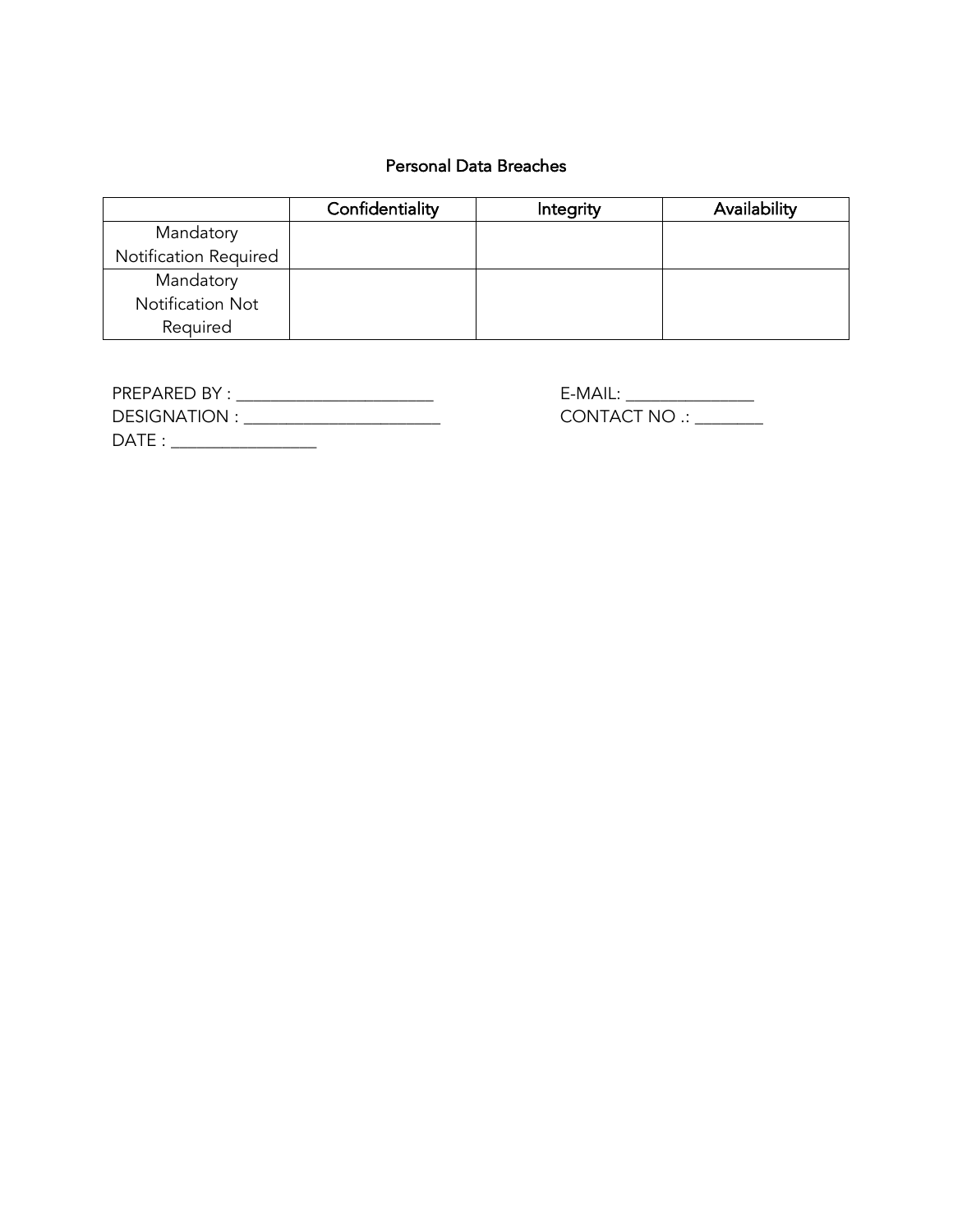# *Annual Security Incident Reports for PIPs*

## **SUMMARY**

Annual Security Incident Reports

January to December \_\_\_\_\_\_

| Sector:                          | City/Municipality: | Province: |
|----------------------------------|--------------------|-----------|
| PIP (Individual or Organization) |                    |           |
| Name of DPO                      |                    |           |

# PERSONAL INFORMATION PROCESSOR

## This form applies to personal data processing performed on behalf of PICs

| E. Personal Data Breach, reported to PICs |  |
|-------------------------------------------|--|
| F. Personal Data Breach, not reported to  |  |
| <b>PICs</b>                               |  |
| G. Other Security Incidents               |  |
| H. Total Security Incidents (D=A+B+C)     |  |

#### How Security Incidents Occurred

| Types             | Number | Types         | Number |
|-------------------|--------|---------------|--------|
| Theft             |        | Communication |        |
|                   |        | Failure       |        |
| Fraud             |        | Fire          |        |
| Sabotage/Physical |        | Flood         |        |
| Damage            |        |               |        |
| Malicious Code    |        | Design Error  |        |